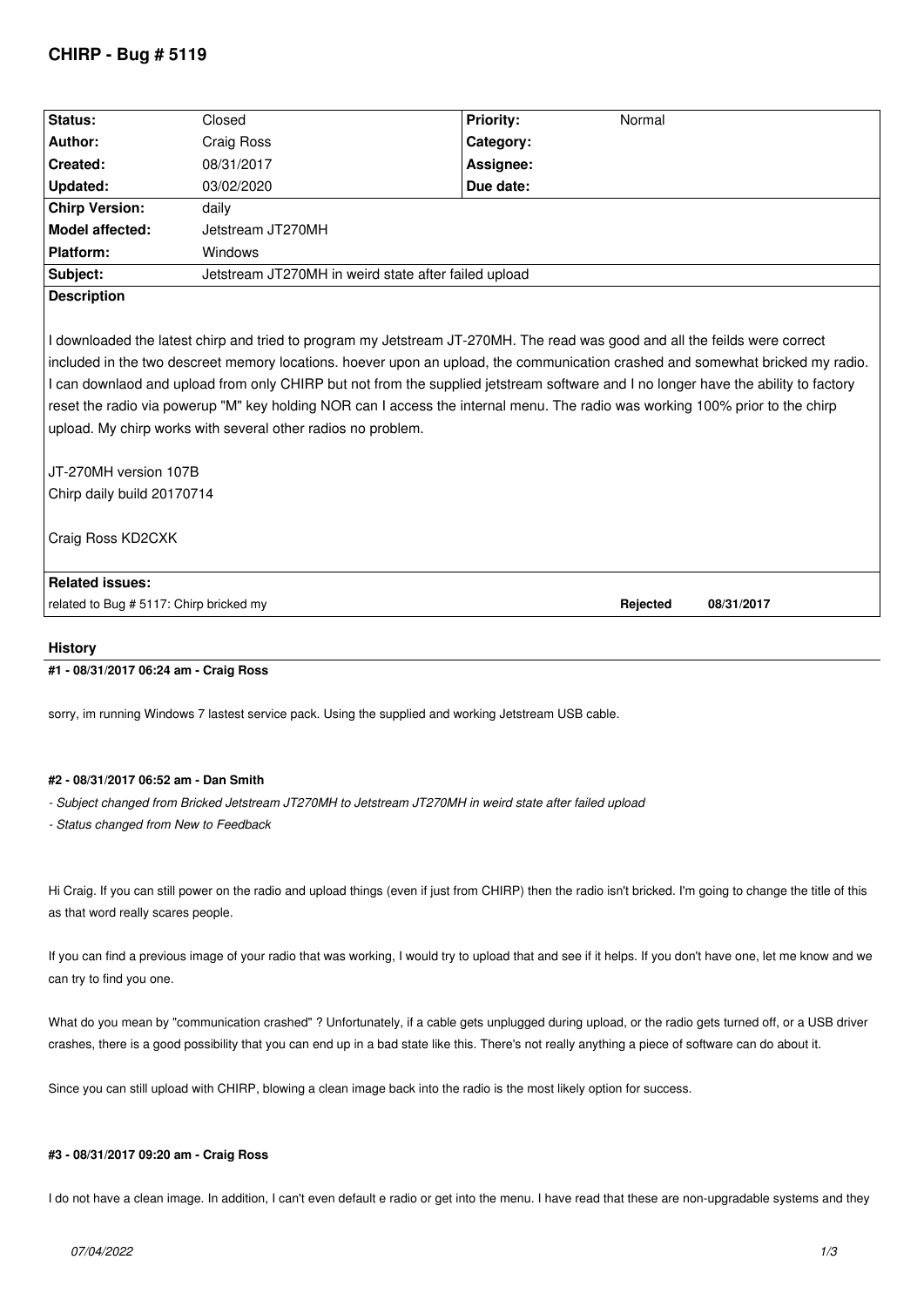*something in nvram is corrupted not allowing an overwrite.*

*But I'm also getting a hardware error which might be a software error masking itself as a hardware error from the actual jetstream programming software. The minute I try to do it either radio read or radio right it fails immediately where the hardware connectivity error but the radio does a soft reset when that happens lasting under one second.*

*The cable was not moved or damaged during any read or write. It is an incredibly stable machine and I have programmed many radios with it including some directly after this happened. This is either a bug with the new firmware that came on the radio or a chirp problem. It's a brand new rig so it's possible they've done something to the firmware a bit differently that chirp cannot handle. I'm just speculating.*

*I do have another jet stream but it's the 10 W version. That is bricked. It Powers on to a dual line ""LEIXEN" screen. I never get past that. No other key combinations are possible. I got the radio that way so I do not know what caused it but it does lead me to believe that these are very temperamental radios and you have to do things just right or you have a paperweight which can double as a hand warmer*

#### **#4 - 08/31/2017 09:29 am - Dan Smith**

*I don't know about replaceable firmware in these radios, but most if not all are not firmware upgradeable.*

*Note that we are not uploading firmware when we program these radios, we're just uploading a memory map. Poorly designed radios can be so confused by a bad memory map (however it got in there) that they effectively lock up immediately. I have done this to many Yaesu radios, but I've always been able to work it out. Funnily, the chinese radios seem to be very robust for recovery, but mostly just because of their simplicity. Icom and Kenwood radios are by far the most bulletproof.*

*Here are the sample images we maintain for our integration tests:*

### *http://d-rats.com/hg/hgwebdir.cgi/chirp.hg/file/c56244c58fe8/tests/images*

*You might try pushing the matching image into your radio to see if that works or helps. If not, I'm not really sure what to suggest...*

#### **#5 - 08/31/2017 10:06 am - Craig Ross**

*I treid to get the image but it doesnt seem to be a recognizable img file for that radio. When I force it in CHIRP, its has bad data fields*

#### **#6 - 08/31/2017 10:15 am - Dan Smith**

*Make sure that you click the "raw" link on the left hand side of the page after selecting an image. Or try this direct:*

*http://d-rats.com/hg/hgwebdir.cgi/chirp.hg/raw-file/c56244c58fe8/tests/images/Jetstream\_JT270MH.img*

#### **[#7 - 08/31/2017 10:30 am - Craig Ross](http://d-rats.com/hg/hgwebdir.cgi/chirp.hg/raw-file/c56244c58fe8/tests/images/Jetstream_JT270MH.img)**

*I can upload that image but no difference. I still have no access to the menu or the ability to default the radio.*

## **#8 - 08/31/2017 10:34 am - Dan Smith**

*Okay I'm not sure what else to suggest. I've never known an image-based radio to continue to have trouble if it will accept a clean image. The upload process to the radio is really just a straightforward feeding of the image block by block to the device. If it takes it and returns success, there's not much*